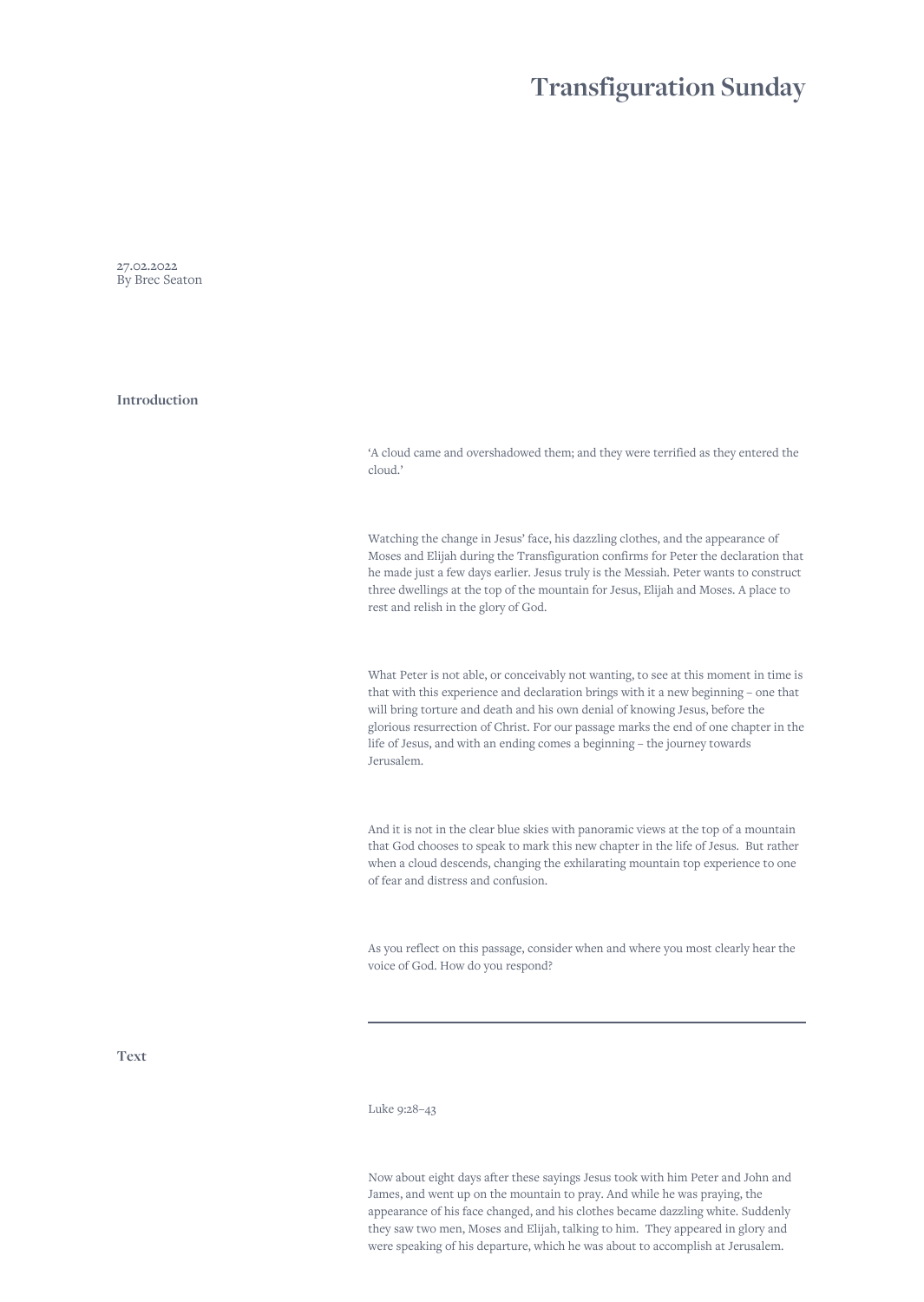Now Peter and his companions were weighed down with sleep; but since they had stayed awake, they saw his glory and the two men who stood with him. Just as they were leaving him, Peter said to Jesus, "Master, it is good for us to be here; let us make three dwellings, one for you, one for Moses, and one for Elijah"—not knowing what he said. While he was saying this, a cloud came and overshadowed them; and they were terrified as they entered the cloud. Then from the cloud came a voice that said, "This is my Son, my Chosen; listen to him!" When the voice had spoken, Jesus was found alone. And they kept silent and in those days told no one any of the things they had seen.

On the next day, when they had come down from the mountain, a great crowd met him. Just then a man from the crowd shouted, "Teacher, I beg you to look at my son; he is my only child. Suddenly a spirit seizes him, and all at once he shrieks. It convulses him until he foams at the mouth; it mauls him and will scarcely leave him. I begged your disciples to cast it out, but they could not." Jesus answered, "You faithless and perverse generation, how much longer must I be with you and bear with you? Bring your son here." While he was coming, the demon dashed him to the ground in convulsions. But Jesus rebuked the unclean spirit, healed the boy, and gave him back to his father. And all were astounded at the greatness of God.

### **Comment**

The Transfiguration is an awesome encounter of Jesus clothed in heavenly glory – a glimpse of the inner identity of Jesus that is normally concealed through his earthly body. Throughout the gospels we see Jesus as a miraculous healer, as a person to challenge prejudice and speak with those society casts out, as the one who seeks justice for the least powerful. Within all of this, Jesus gives indications of his heritage – the Son of God – but this encounter on top of a mountain is only the second time it is seen in this visible form, the first time being when the dove descended on him at his baptism, declaring Jesus to be the Son of God. The Greek word for transfiguration is metamorpho, meaning to metamorphose, to transform, to change. And this is what Peter sees Jesus experience on the top of this mountain – Jesus' face changed and his clothes became dazzling white.

A few days prior to the walk up this mountain, Peter responds to a question by declaring that Jesus is indeed the Messiah of God. He is not Elijah the prophet, or Moses representing the law –two of the most important figures in Judaism. Peter, it seems, has grasped the identity of Jesus. This is not just a moment of delight of being at the top of the mountain, but also the confirmation that his earlier statement of Jesus being the Messiah was now shown to be true.

It is not surprising then, that when he sees Jesus clothed in glory he wants to hold onto this moment. Tired though Peter is, he is eager to build three dwellings: one for Jesus, one for Moses and one for Elijah. Jesus is, after all, his close friend and companion. Yet he is also holy and God. Building these dwellings would seem like a fitting act of worship to Jesus. An act of selflessness and honour. An act that would require energy and strength of character.

The dwellings Peter speaks about refer to the Feast of Booths, a feast where the Israelites lived in tents or booths, celebrating both the harvest, and the exodus from Egypt – the start of a journey to the promised land. A journey that was to those Israelites unknown and challenging. A path that they hadn't travelled before and was to be full of new experiences. A journey to a land of their own. But Peter's proposal is cut short by a cloud descending, by the voice of God and by the departure of Moses and Elijah.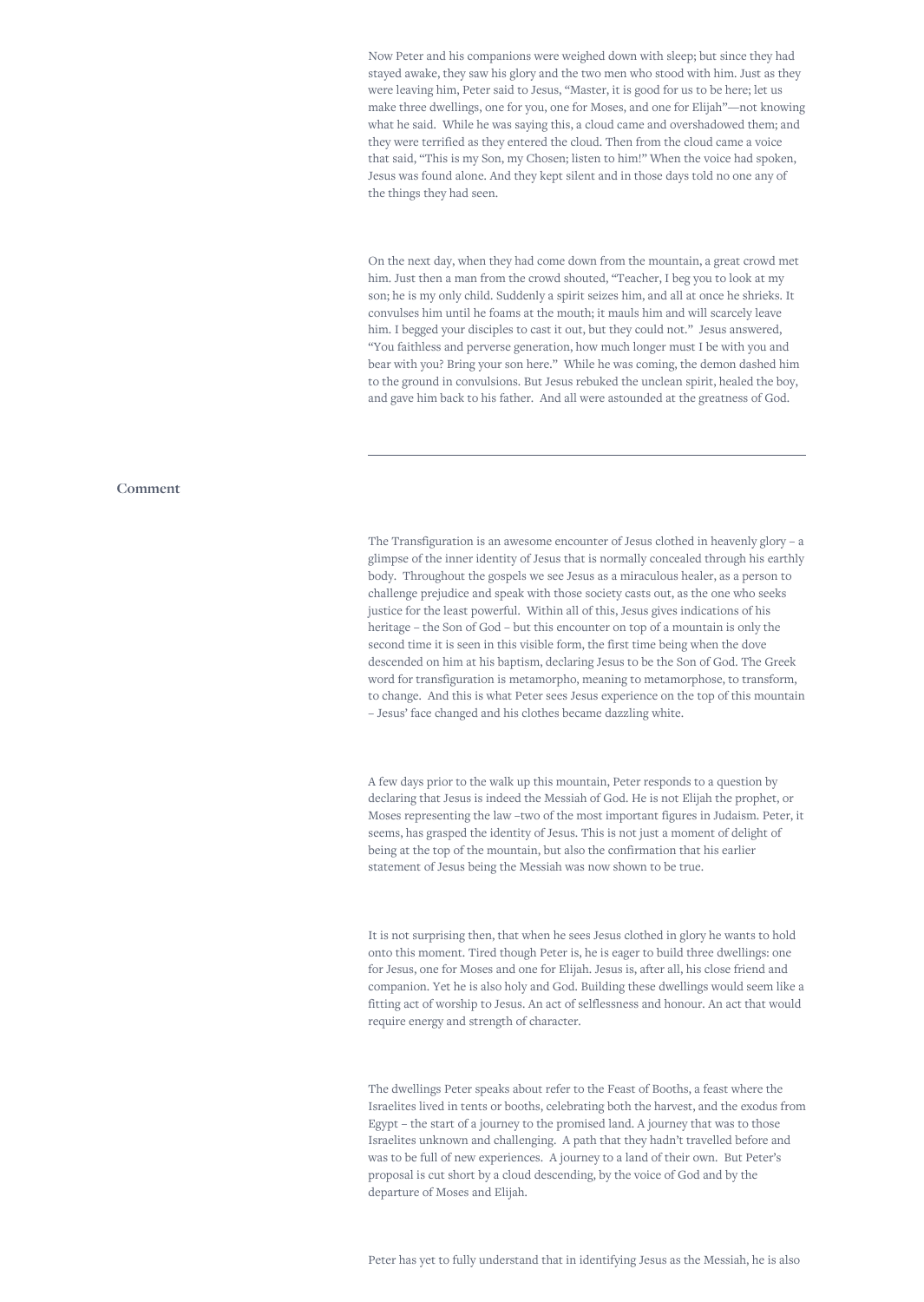identifying the one who has yet to travel to Jerusalem, face brutal imprisonment by the authorities, and die a painful and humiliating death. With the ending of one journey is the beginning of the next. For in this moment on the hillside, Peter sees Jesus in glory. He sees Jesus as he wants to see him, not able, yet, to comprehend the journey that is now starting – the journey towards Jerusalem. A journey that will end in another new beginning, when Jesus is in his full resurrected glory as the Son of God.

And so Peter's idea is dismissed and the mountain–top experience is changed. No longer in clear skies at the top of the mountain, in awe of the glory of Christ. Now clothed in a terrifying cloud that overwhelms them. A darker and more pressing environment, where visibility is poor. And it is in this damp dark space that God chooses to speak, to confirm that Jesus is indeed his son, that the disciples are to listen to him.

Peter met with Jesus in a powerful way on this mountain top. He saw first–hand that Jesus is the Messiah. Yet he heard the voice of God while he was terrified inside a dark cloud, before a journey that was to be agonising for both Jesus and his disciples.

And Peter chose to listen, for he becomes the rock on which Jesus builds his Church. But for now, he descends the mountain and is with Jesus as he performs a miracle. The disciples, unable to see Jesus in all his glory, are not able to cast out the demon from the boy. Jesus uses this to again highlight his identity to the disciples – that they might begin to see the journey that is to be travelled before death and resurrection can occur, before Peter too begins a new journey after the resurrection of Jesus.

Later, Peter writes of this experience, 'For we did not follow cleverly devised myths when we made known to you the power and coming of our Lord Jesus Christ, but we had been eyewitnesses of his majesty. For he received honour and glory from God the Father when that voice was conveyed to him by the Majestic Glory, saying, "This is my Son, my Beloved, with whom I am well pleased." We ourselves heard this voice come from heaven, while we were with him on the holy mountain' (2 Peter 1:16–18).

#### **Response**

When have you heard the voice of God? After an exhilarating experience when Jesus has become known to you? In the darkness of a terrible moment? In the daily rhythm of life?

This is the account of one person meeting with Jesus in a dark cave when life had become exceptionally low, incredibly dark and very challenging. Of feeling the presence of God when there was no light. Of hearing the sounds around and knowing that even in this damp, dark place, there is life.

*'I took the entrance into the quarries through a tunnel about 400 feet long. It is not possible to stand upright in this tunnel and there is no natural light. Standing at this quarry face I turned off my torch and experienced a darkness that seemed paralysing, overpowering and oppressive. This is the moment that comes closest to explaining the dark internal struggle that I was faced with at this point in my life.*

*As I stood in this darkness, I experienced several feelings and emotions. At first it was fear. A fear of the unknown, not really knowing where I was or what might be happening*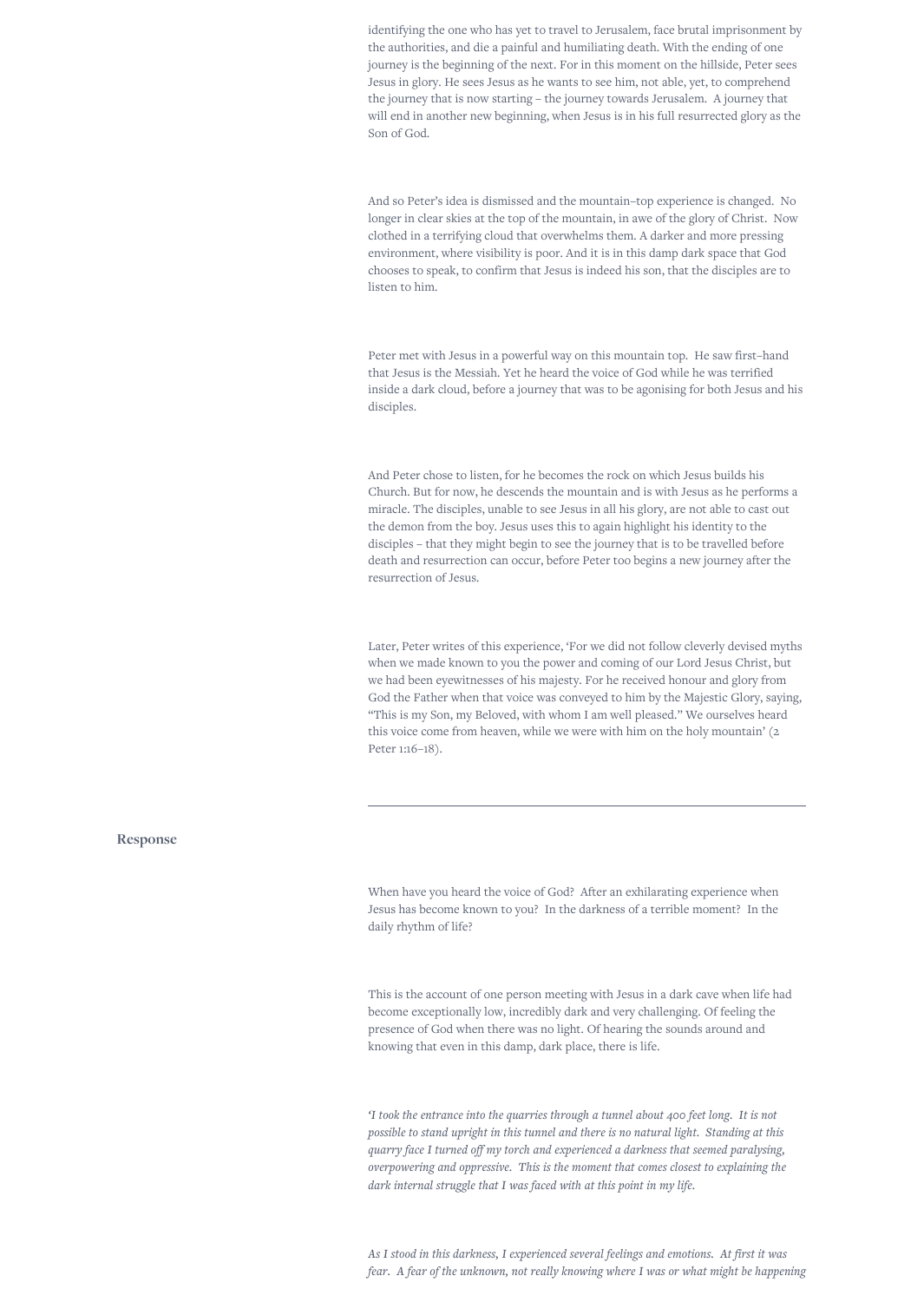*around me. I found myself praying out loud. Nothing elaborate – God, please help me… (help me to find the way through this tunnel that is affecting so much of my life).*

*And as I stood, I began to listen. At first what I took to be silence… but it wasn't, there was breathing from a friend stood by my side and the sound of water dripping on the rocks.*

*The longer I stayed still, listening in the darkness, the more aware of my surroundings I became. The longer I stood, the less intimidating the darkness became. The longer I stood, the more confident I became just to stand and wait. God was here in this dark damp quarry. God was with me in my struggle for life.*

*Eventually turning on our torches, we re–joined the main tunnel and climbed up into the main chamber of this small network of inter–linked quarries above Little Langdale. It was like entering a beautiful oasis. At the centre were trees, plants, birds and daylight from 2 'windows' high up in the quarry. We sat there for a long time before continuing our walk, passing through several other tunnels. These were wider, lighter, less oppressive and eventually led to a stunning view as the tunnels peeled out onto the valley.'*

## **Prayer**

At times we are confused about our own identity Where we have come from Who we are now.

And in this moment we can forget that Your identity was questioned Your love rejected Your friendship tossed aside.

We ask that in those mountain–top experiences We don't lose focus of our discipleship with you We ask that in those moments of darkness We are able to be still, and wait to hear Your voice

As we journey in faith Let us, like Peter, be able to say that We have heard Your voice While we were in a holy place. Amen

#### **Further Reading**

*Now available via the [Resources](https://www.spiritualityofconflict.com/articles) section of the website: recordings of Pádraig Ó Tuama's Advent conversations with contributors to the Spirituality of Conflict book.*

'what were you arguing about along the way?' is a newly revised and edited collection of Spirituality of Conflict entries for years A, B and C. This volume contains introductions, reflections, responses and prayers for the seasons of Advent, Christmas, Lent and Easter.

Pat Bennett, the theologian, scientist and liturgist (and part of the Spirituality of Conflict team since it began) has spent hundreds of hours reading through the entries, selecting and editing those entries that work well together, and compiling